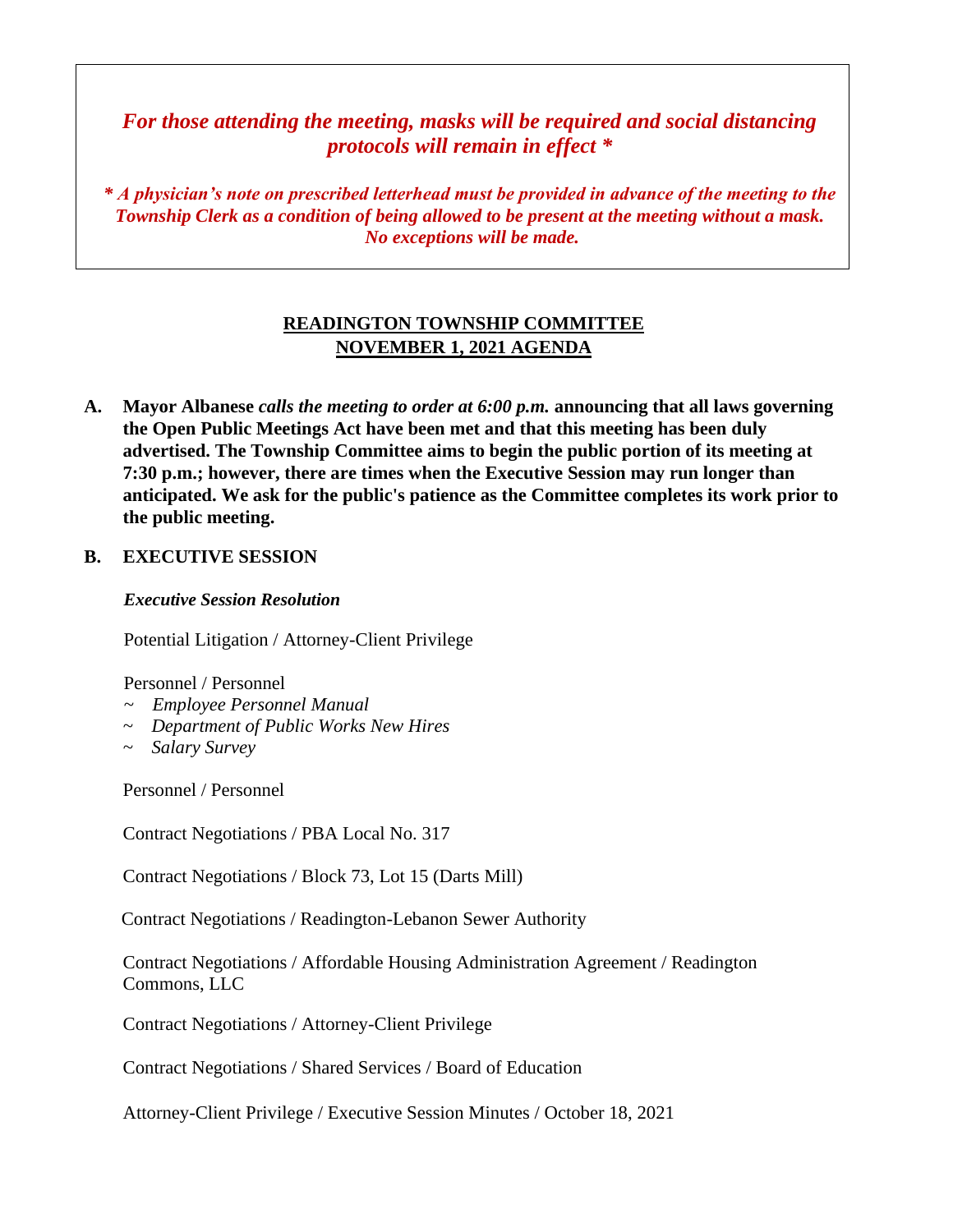Potential Litigation / Affordable Housing

Litigation / Civil Action Summons / Rosehill and Rosedale Cemetery Associations vs. Township of Readington and the Township Committee of the Township of Readington

# **C. SALUTE TO FLAG**

## **D. REPORT ON EXECUTIVE SESSION**

#### **E. CONSENT AGENDA**

All items listed with an asterisk "\*" are considered to be routine by the Township Committee and will be enacted by one motion. There will be no separate discussion of these items unless a Committee member or citizen requests, in which event the item will be removed from the General Order of Business and considered in its normal sequence on the agenda.

- 1. *\* Request for Permit Fee Refund / Vivint Solar (Block 42, Lot 8.01)*
- 2. *\* Request for Release of Board of Health Escrow / Costa (Block, 72, Lot 22)*
- 3. *\* 2021 Best Practices Inventory*

#### **F. \* APPROVAL OF MINUTES**

 *Minutes of October 18, 2021 Meeting*

## **G. COMMENTS FROM THE PUBLIC for items listed on the agenda only**

## **H. OLD BUSINESS**

1. *Presentation on Park Improvements - continued from September 20, 2021*

## **I. CORRESPONDENCE / OTHER INFORMATION**

- 1. Letters dated October 13, 2021 from Jennifer Ader, Municipal Clerk, Township of Tewksbury, regarding 1) *An Ordinance of the Township of Tewksbury, Hunterdon County, New Jersey Amending and Supplementing the Township Code of Ordinance and the Township Development Regulations ordinance to Include Electric Vehicle Supply and Service Equipment, and Make-Ready Parking Spaces*, 2) *An Ordinance of the Township of Tewksbury, Hunterdon County, New Jersey Amending Title 6, Animals, Section 6.04.160, Unlicensed Dogs-Delinquency Fee, of the Code of Ordinances of the Township of Tewksbury* and 3) *An Ordinance of the Township of Tewksbury, Hunterdon County, New Jersey Amending Article III, Definitions, Section 301, Words and Terms Defined, and Article VII, Zoning Provisions, Section 702.2, Specific Accessory Structures, of the Development Regulations Ordinance of the Township of Tewksbury.*
- 2. Notice of Public Hearing dated October 21, 2021 regarding *Adoption of Housing Plan Element and Fair Share Plan Hillsborough Township Planning Board.*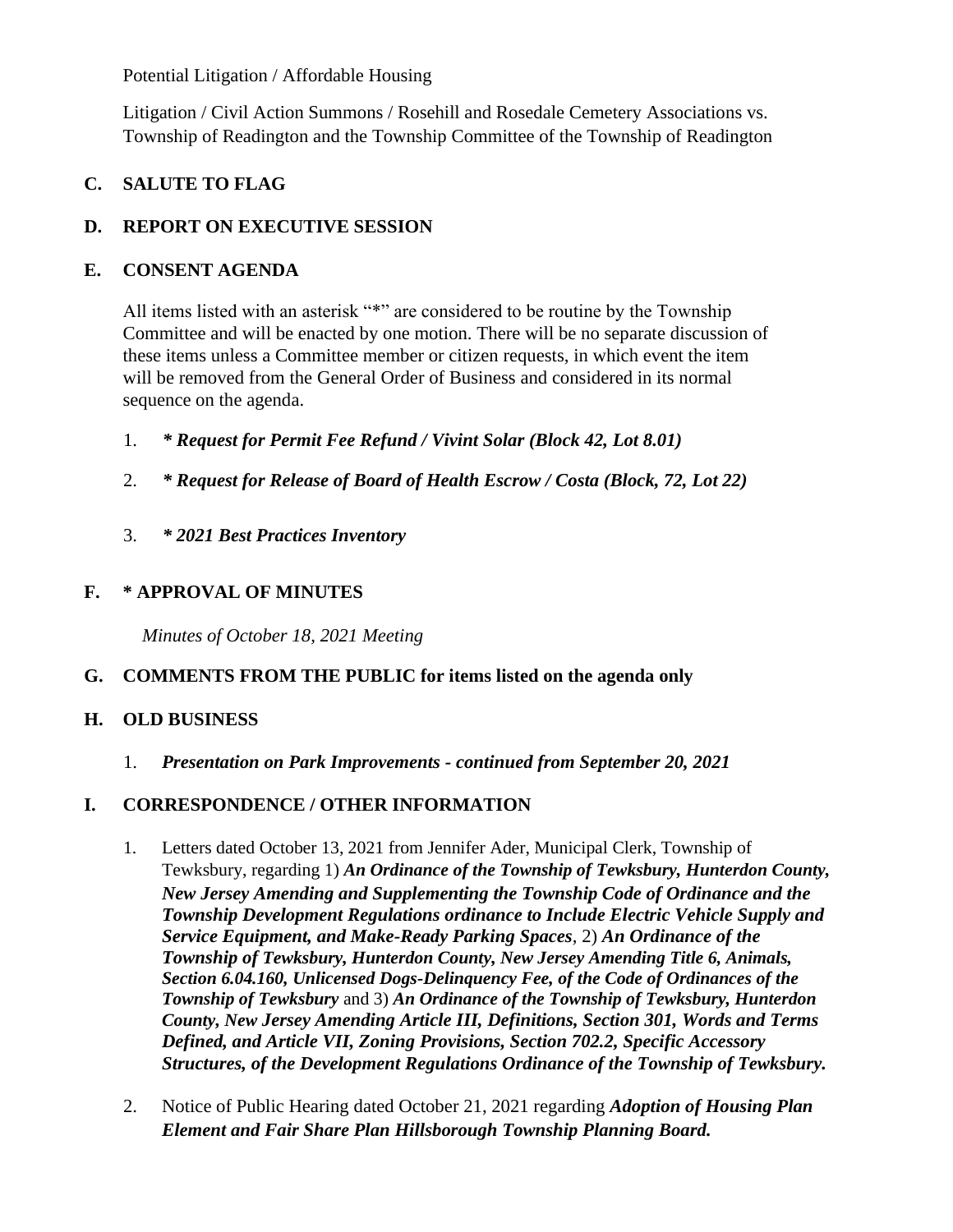- 3. Notice of Public Hearing dated October 19, 2021 from Shana Goodchild, Land Use Administrator, Township of Tewksbury, regarding *Land Use Plan Element and Housing Element and Fair Share Plan of the Township's Master Plan.*
- 4. Letter dated October 26, 2021 from Jerry and Kathy Cook regarding the *Request for a Quiet Zone for New Jersey Transit Railroad between the hours of 7 pm to 7 am.*

## **J. NEW BUSINESS**

- 1. *Acceptance of Performance Bond / Ryland Developers, LLC (Block 14, Lots 29.02 & 29.03 - Landscape Buffer)*
- 2. *Acceptance of Performance Bond / Ryland Developers, LLC (Block 14. Lots 29.02 & 29.03 - Safety & Stabilization)*
- 3. *Request to Place Clothing Bin on Property / Stanton Reformed Church*
- 4. *Request to Hold Annual Coin Toss Fundraiser / Whitehouse Fire Company No. 1*

# **K. ADMINISTRATOR'S REPORT**

## **L. ATTORNEY'S REPORT**

## **M. ENGINEER'S REPORT**

## **N. COMMITTEE REPORTS**

#### 1. **John Albanese**

Planning Board/Affordable Housing **Recreation** Social Services

## 2. **Betty Ann Fort**

Historic Preservation /Museums Zoning Emergency Services / Fire Official Library Services

#### 3. **Jonathan Heller**

Construction & Code Enforcement Environmental Commission Engineering / Roads / Building & Grounds / Recycling *Engineer's Report*

## 4. **Juergen Huelsebusch**

Farmland / Open Space Advisory Board Agricultural Land Advisory Committee Police Department